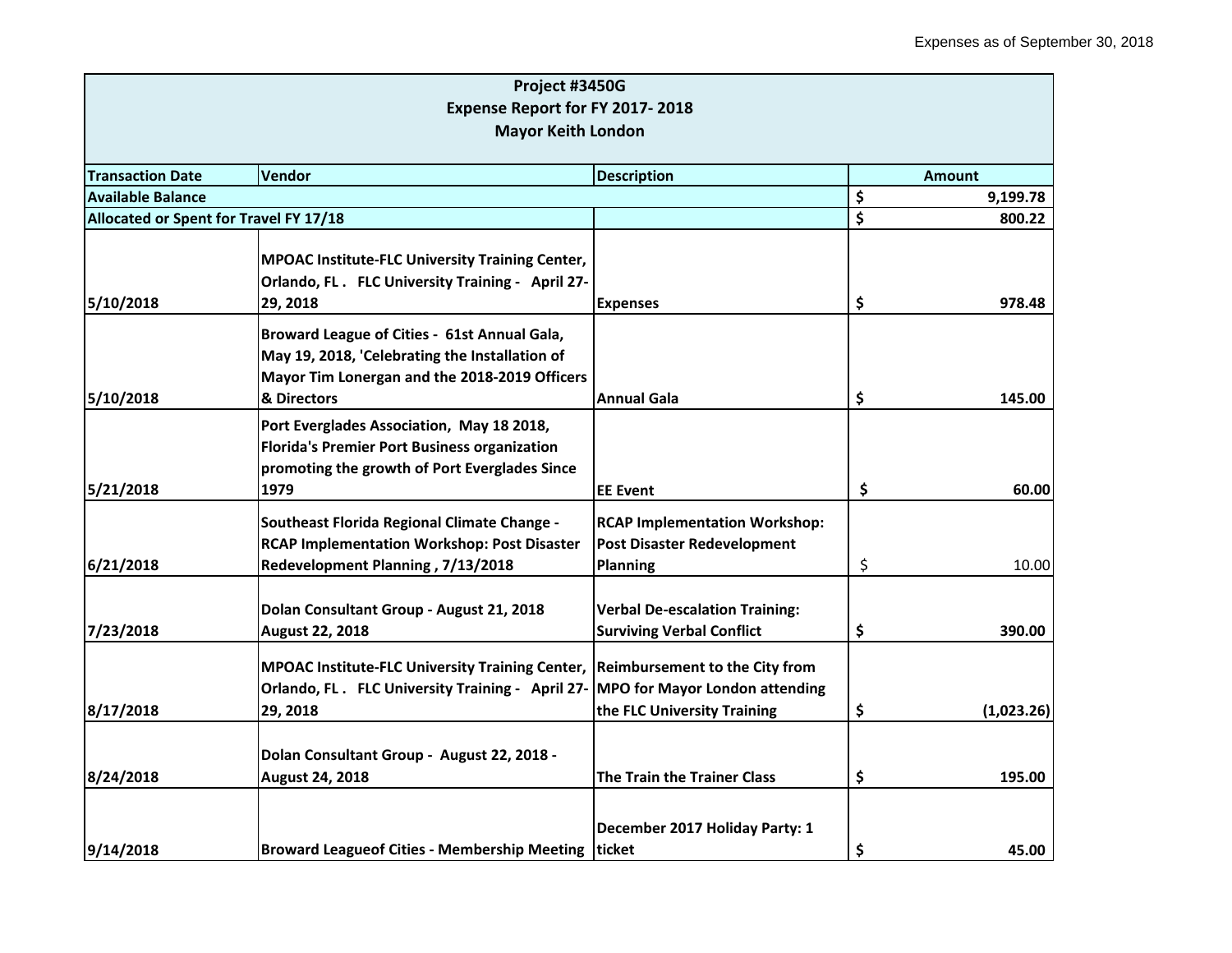| Vendor                                             | <b>Description</b>                                                                                                                                                                                                                |                                                                                                                                                                                                                                                                                                      | <b>Amount</b>                                          |
|----------------------------------------------------|-----------------------------------------------------------------------------------------------------------------------------------------------------------------------------------------------------------------------------------|------------------------------------------------------------------------------------------------------------------------------------------------------------------------------------------------------------------------------------------------------------------------------------------------------|--------------------------------------------------------|
|                                                    |                                                                                                                                                                                                                                   | \$                                                                                                                                                                                                                                                                                                   | 7,941.07                                               |
| Allocated or Spent for Travel FY 17/18             |                                                                                                                                                                                                                                   |                                                                                                                                                                                                                                                                                                      | 2,058.93                                               |
|                                                    |                                                                                                                                                                                                                                   |                                                                                                                                                                                                                                                                                                      |                                                        |
|                                                    |                                                                                                                                                                                                                                   |                                                                                                                                                                                                                                                                                                      |                                                        |
|                                                    |                                                                                                                                                                                                                                   |                                                                                                                                                                                                                                                                                                      |                                                        |
|                                                    |                                                                                                                                                                                                                                   |                                                                                                                                                                                                                                                                                                      | 525.39                                                 |
|                                                    |                                                                                                                                                                                                                                   |                                                                                                                                                                                                                                                                                                      |                                                        |
|                                                    |                                                                                                                                                                                                                                   |                                                                                                                                                                                                                                                                                                      |                                                        |
|                                                    | <b>Issues</b>                                                                                                                                                                                                                     | \$,                                                                                                                                                                                                                                                                                                  | (43.38)                                                |
|                                                    |                                                                                                                                                                                                                                   |                                                                                                                                                                                                                                                                                                      |                                                        |
| 25, 2017                                           | <b>Preemption &amp; CRA Issues</b>                                                                                                                                                                                                | \$                                                                                                                                                                                                                                                                                                   | 466.34                                                 |
|                                                    |                                                                                                                                                                                                                                   |                                                                                                                                                                                                                                                                                                      |                                                        |
| <b>Broward League of Cities 61st Annual Gala -</b> |                                                                                                                                                                                                                                   |                                                                                                                                                                                                                                                                                                      |                                                        |
| May 19, 2018                                       | Annual Gala                                                                                                                                                                                                                       | \$                                                                                                                                                                                                                                                                                                   | 145.00                                                 |
|                                                    |                                                                                                                                                                                                                                   |                                                                                                                                                                                                                                                                                                      |                                                        |
|                                                    |                                                                                                                                                                                                                                   |                                                                                                                                                                                                                                                                                                      | 965.58                                                 |
|                                                    | Aloft Tallahassee Downtown Hotel, Oct. 22-<br>25, 2017<br>Aloft Tallahassee Downtown Hotel, Oct. 22-<br>25, 2017<br>Aloft Tallahassee Downtown Hotel, Oct. 22-<br>US Conference of Mayors - Boston, MA<br>June 7/20018 - 6/8/2018 | Project #3450E<br><b>Expense Report for FY 2017-2018</b><br><b>Vice Mayor Michele Lazarow</b><br>Hotel - Trip to Tallahassee, Fl. For<br><b>Preemption &amp; CRA Issues</b><br><b>Credit for tax- Hotel Charges for Trip to</b><br><b>Expenses - Trip to Tallahassee, Fl. for</b><br><b>Expenses</b> | \$<br>Ş<br>Tallahassee, FL - For Preemption & CRA<br>Ş |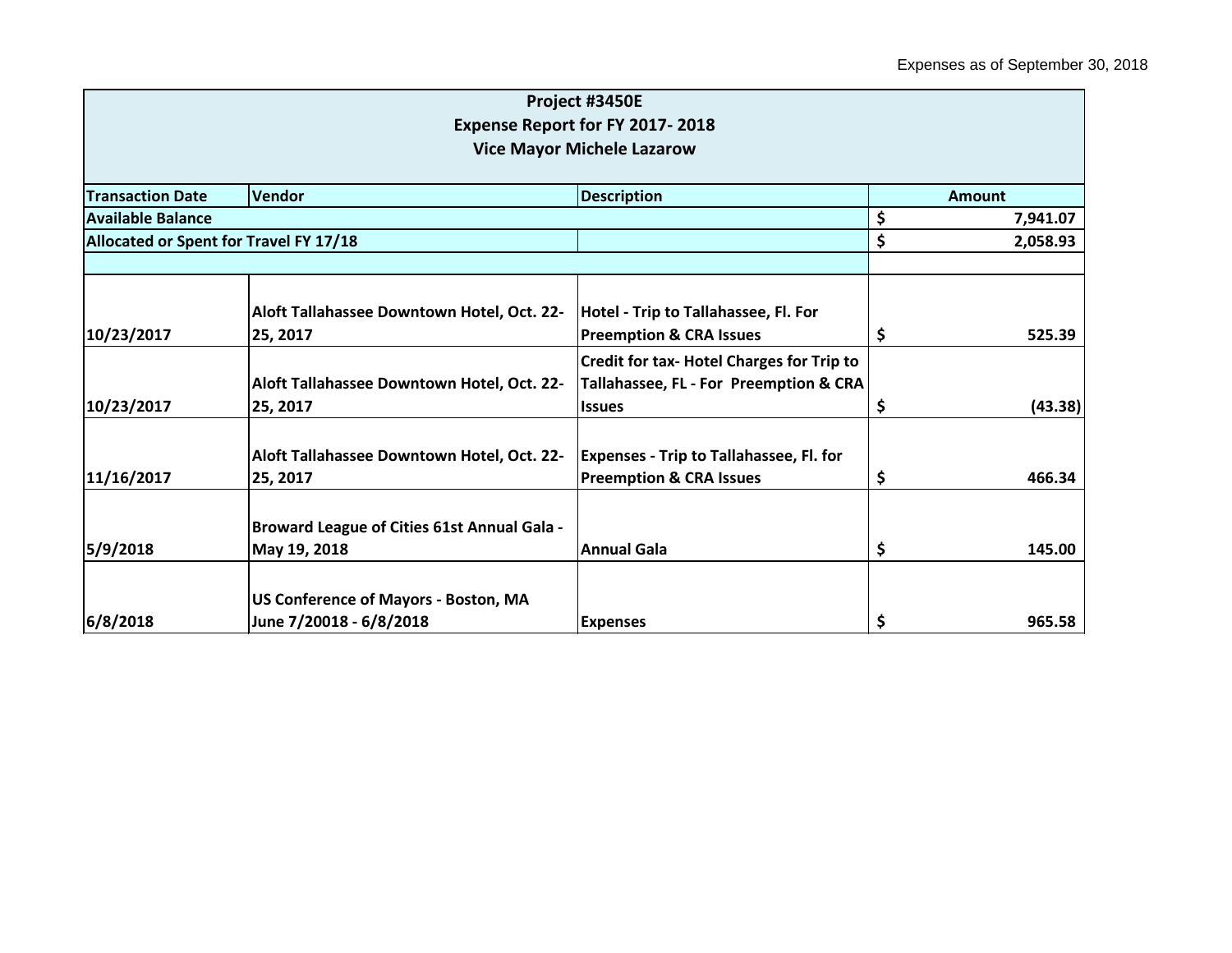|                                        | Project #3450H                                         |                                     |                |
|----------------------------------------|--------------------------------------------------------|-------------------------------------|----------------|
|                                        | Expense Report for FY 2017-2018                        |                                     |                |
|                                        | <b>Commissioner Annabelle Taub</b>                     |                                     |                |
|                                        |                                                        |                                     |                |
| <b>Transaction Date</b>                | Vendor                                                 | <b>Description</b>                  | <b>Amount</b>  |
| <b>Available Balance</b>               |                                                        |                                     | \$<br>8,935.55 |
| Allocated or Spent for Travel FY 17/18 |                                                        |                                     | \$<br>1,064.45 |
|                                        |                                                        |                                     |                |
| 10/24/2017                             | <b>ICSC - International Councel Shipping Center</b>    | Membership                          | \$<br>100.00   |
|                                        | ICSC- South Florida Idea Exchange, Nov. 15, 2017 -     |                                     |                |
| 10/24/2017                             | November 16, 2017                                      | <b>Full Program</b>                 | \$<br>95.00    |
|                                        | <b>Lorman Education Services - Webinar- Dealing</b>    |                                     |                |
|                                        | with the impact of Foreclosures on Municipalities      |                                     |                |
| 11/17/2017                             | and Communites                                         | Webinar                             | \$<br>99.00    |
|                                        |                                                        |                                     |                |
|                                        | <b>Lorman Education Services - Revitalize Blighted</b> |                                     |                |
| 11/17/2017                             | <b>Properties with Land Banks</b>                      | Webinar                             | \$<br>79.20    |
|                                        | <b>Lorman Education Services - Social Media for</b>    |                                     |                |
|                                        | <b>Government Agencies: How to successfully</b>        |                                     |                |
| 12/7/2017                              | <b>Connect with Your Community</b>                     | <b>Audio &amp; Reference Manual</b> | \$<br>81.25    |
|                                        |                                                        |                                     |                |
|                                        | Hallandale Chamber of Commerce - Registration -        |                                     |                |
|                                        | Leads @ Lunch Celebrating our Local Educators,         | <b>Lunch Celebrating our Local</b>  |                |
| 5/10/2018                              | May 31, 2018                                           | <b>Educators</b>                    | \$<br>20.00    |
|                                        |                                                        |                                     |                |
|                                        | <b>Sustainainable City Network Academy -</b>           |                                     |                |
|                                        | Navigating Asbestos, Lead-Based Paint and              |                                     |                |
| 6/7/2018                               | Crystalline Silica June 12, 13, 14, 2018               | <b>Registration - Webinar</b>       | \$<br>380.00   |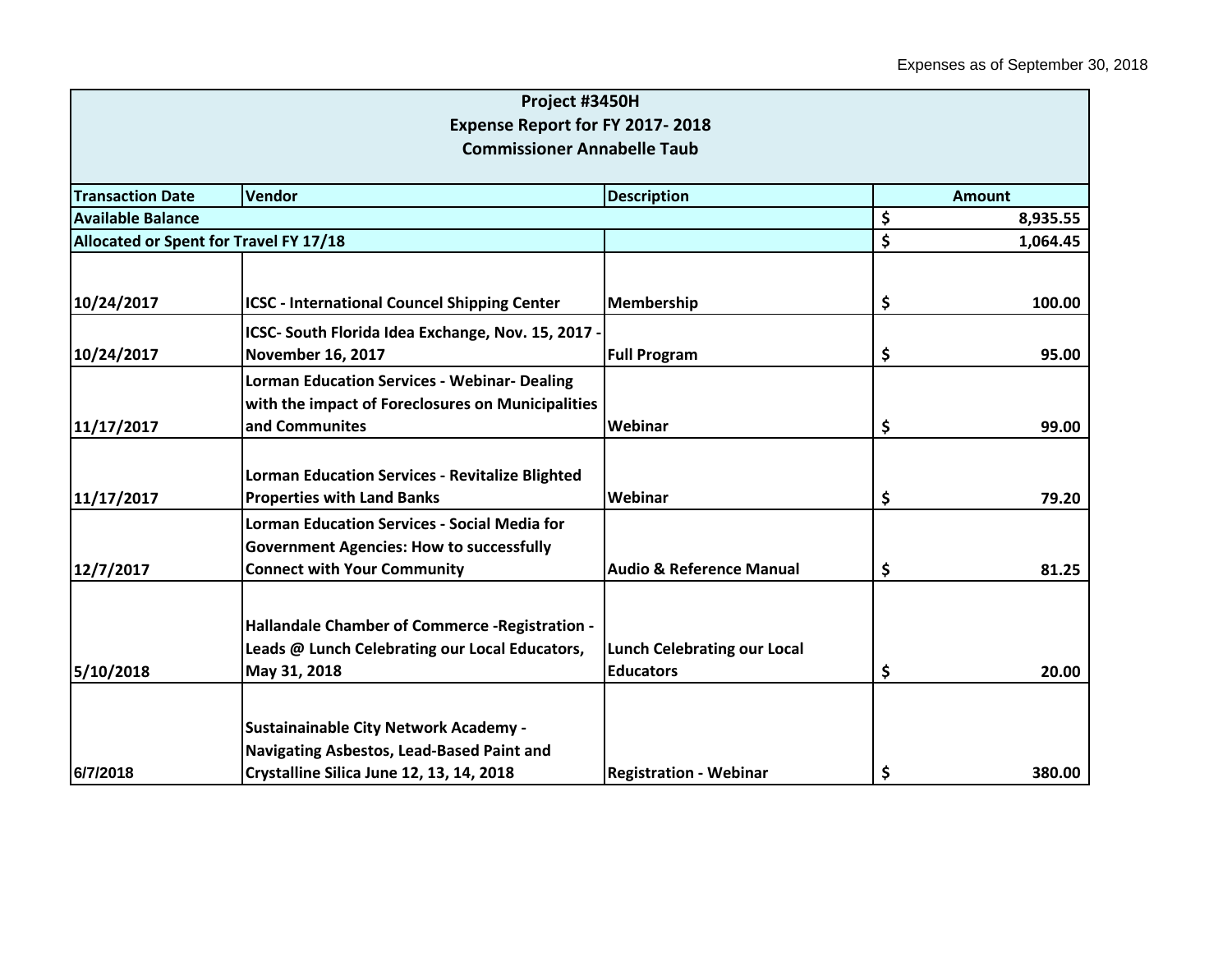| <b>Commissioner Annabelle Taub</b> |                                                   |                          | <b>Pg. 2</b> |        |
|------------------------------------|---------------------------------------------------|--------------------------|--------------|--------|
|                                    |                                                   |                          |              |        |
| 6/28/2018                          | <b>Broward County AFL - CIO Annual Labor Ball</b> | <b>IVIP Dinner Dance</b> |              | 210.00 |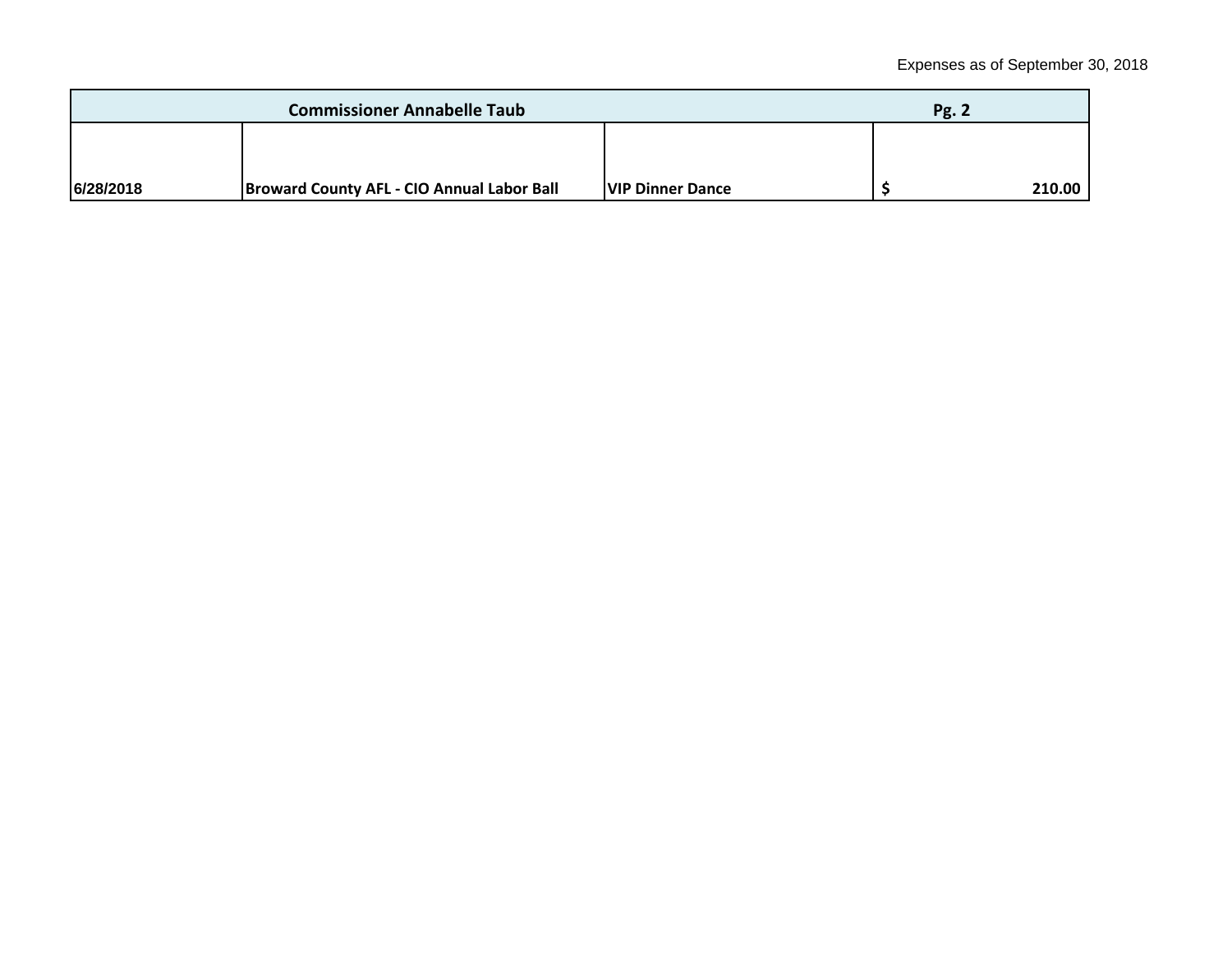| Project #3450I<br>Expense Report for FY 2017-2018<br><b>Commissioner Rich Dally</b> |                                                                                                     |                                                                                                                   |    |               |  |
|-------------------------------------------------------------------------------------|-----------------------------------------------------------------------------------------------------|-------------------------------------------------------------------------------------------------------------------|----|---------------|--|
| <b>Transaction Date</b>                                                             | <b>Vendor</b>                                                                                       | <b>Description</b>                                                                                                |    | <b>Amount</b> |  |
| <b>Available Balance</b>                                                            |                                                                                                     |                                                                                                                   | \$ | 5,585.00      |  |
| Allocated or Spent for Travel FY 17/18                                              |                                                                                                     |                                                                                                                   | \$ | 670.00        |  |
| 5/10/2018                                                                           | <b>Broward League of Cities - 61st Annual</b><br>Gala - May 19, 2018                                | <b>Celebrating the Installation of Mayor</b><br>Tim Lonergan and the 2018-2019<br><b>Officers &amp; Directors</b> | Ş  | 145.00        |  |
| 5/10/2018                                                                           | Florida League of Citites - 2018 Annual<br>Conference, August 16-18, 2018                           | Conference - Hollywood, FL.                                                                                       | \$ | 525.00        |  |
|                                                                                     | Note: Amount based in accordance with Commissioner Rich Dally's sworn in date of February 14, 2018. |                                                                                                                   |    |               |  |